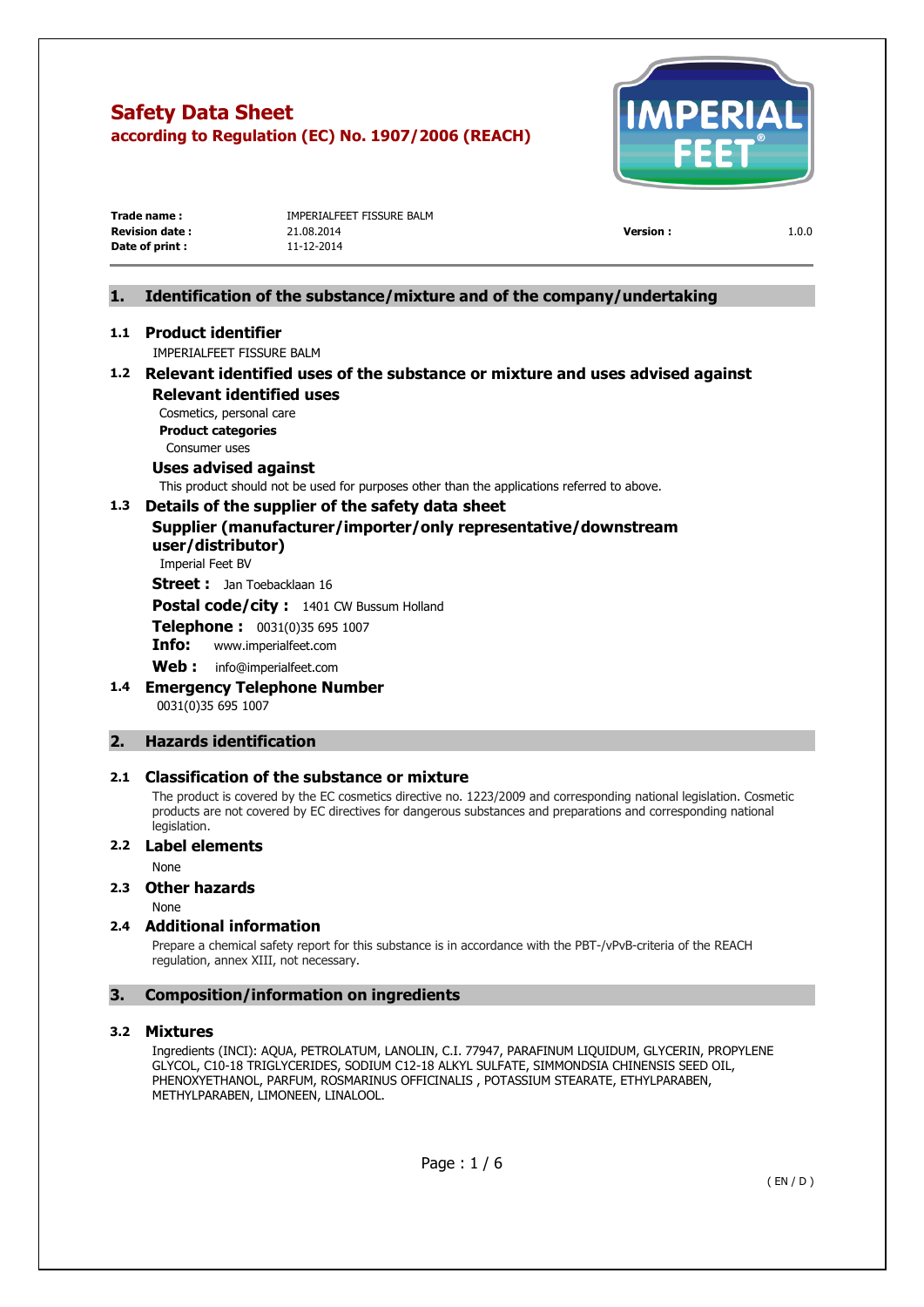

**Date of print :** 11-12-2014

**Trade name : IMPERIAL EFFT FISSURE BALM Revision date :** 21.08.2014 **Version :** 1.0.0

# **4. First aid measures**

# **4.1 Description of first aid measures**

**General information** 

When in doubt or if symptoms are observed, get medical advice.

#### **After inhalation**

No special measures are necessary.

### **In case of skin contact**

Change contaminated, saturated clothing. Wash contaminated clothing prior to re-use.

# **After eye contact**

Rinse immediately carefully and thoroughly with eye-bath or water. In case of eye irritation consult an ophthalmologist.

### **After ingestion**

Call a physician in any case! Do not induce vomiting. If major quantitiy of dust is swallowed or inhaled, immediately drink: Water

# **4.2 Most important symptoms and effects, both acute and delayed**

The following symptoms may occur: No known symptoms to date.

### **4.3 Indication of any immediate medical attention and special treatment needed**  None

### **5. Firefighting measures**

# **5.1 Extinguishing media**

None

# **5.2 Special hazards arising from the substance or mixture**

None **5.3 Advice for firefighters** 

### None

# **5.4 Additional information**

Collect contaminated fire extinguishing water separately. Do not allow entering drains or surface water.

# **6. Accidental release measures**

# **6.1 Personal precautions, protective equipment and emergency procedures**

# **For non-emergency personnel**

**Protective equipment**  Use personal protection equipment.

# **Emergency procedures**

In case of gas escape or of entry into waterways, soil or drains, inform the responsible authorities.

### **6.2 Environmental precautions**

Do not allow to enter into soil/subsoil. Do not allow to enter into surface water or drains. Make sure spills can be contained, e.g. in sump pallets or kerbed areas. In case of gas escape or of entry into waterways, soil or drains, inform the responsible authorities.

# **6.3 Methods and material for containment and cleaning up**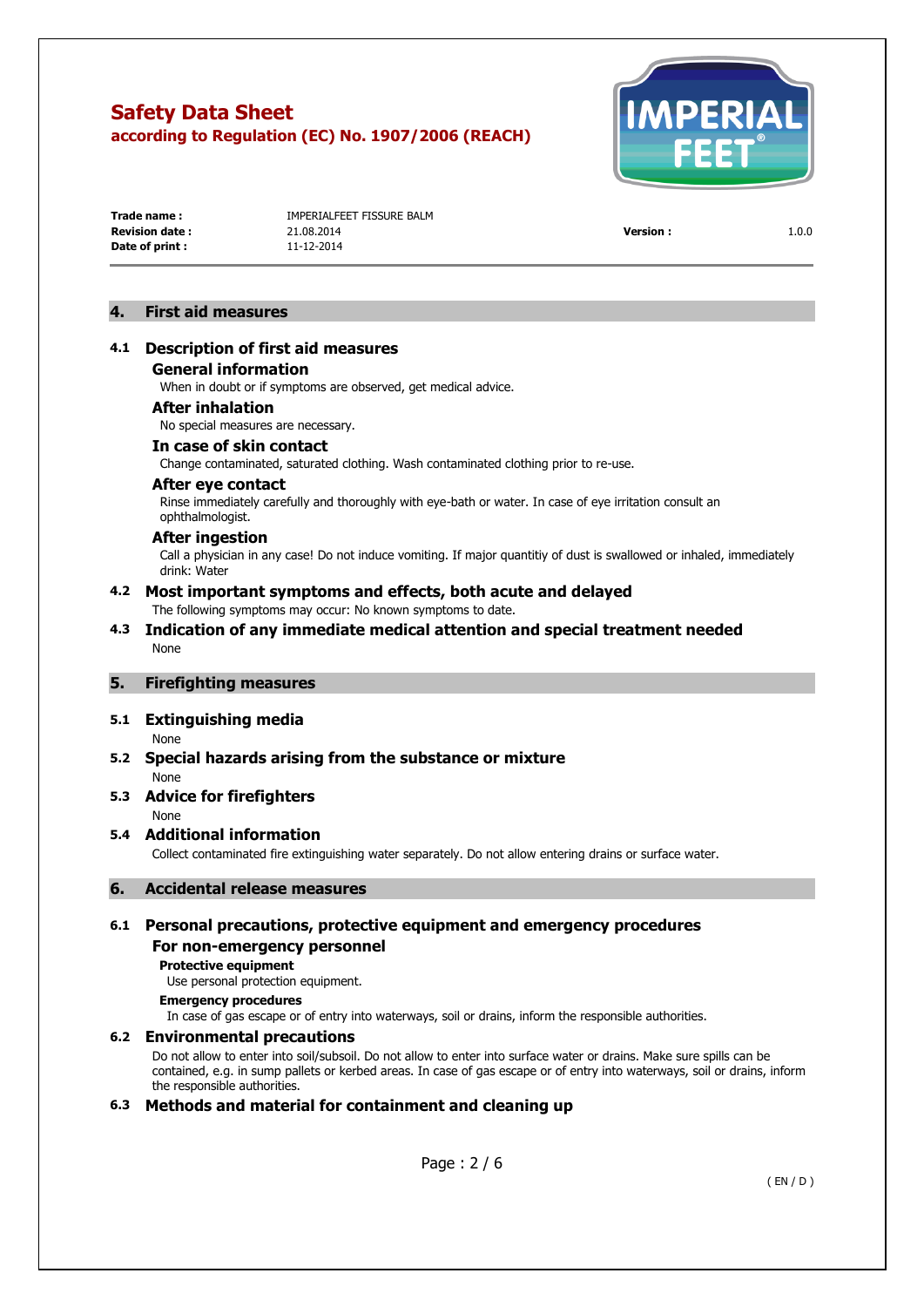

| Trade name:           | IMPERIALFEET FISSURE BALM |                 |       |
|-----------------------|---------------------------|-----------------|-------|
| <b>Revision date:</b> | 21.08.2014                | <b>Version:</b> | 1.0.0 |
| Date of print :       | 11-12-2014                |                 |       |

### **For containment**

Collect in closed and suitable containers for disposal. Treat the recovered material as prescribed in the section on waste disposal.

### **For cleaning up**

Suitable material for taking up: Sand. Absorbing material, organic.

#### **6.4 Reference to other sections**

See protective measures under point 7 and 8.

### **7. Handling and storage**



# **7.1 Precautions for safe handling**

None

### **7.2 Conditions for safe storage, including any incompatibilities**

### **Technical measures and storage conditions**

Keep/Store only in original container. Suitable container/equipment material: Stainless steel. Polyethylene (PE) Unsuitable container/equipment material: Butyl caoutchouc (butyl rubber).

#### **Hints on storage assembly Storage class :** 12

**Storage class (TRGS 510) :** 12

**7.3 Specific end use(s)** 

None

### **8. Exposure controls/personal protection**

### **8.1 Control parameters**

None

### **8.2 Exposure controls**

### **Personal protective equipment**

None

# **General health and safety measures**

Immediately remove any contaminated clothing, shoes or stockings. Wash contaminated clothing prior to re-use.

#### **Environmental exposure controls**

See chapter 7. No additional measures necessary.

## **9. Physical and chemical properties**

# **9.1 Information on basic physical and chemical properties**

**Odour threshold**  No data available **Safety relevant basis data Physical state :** Cream

Page : 3 / 6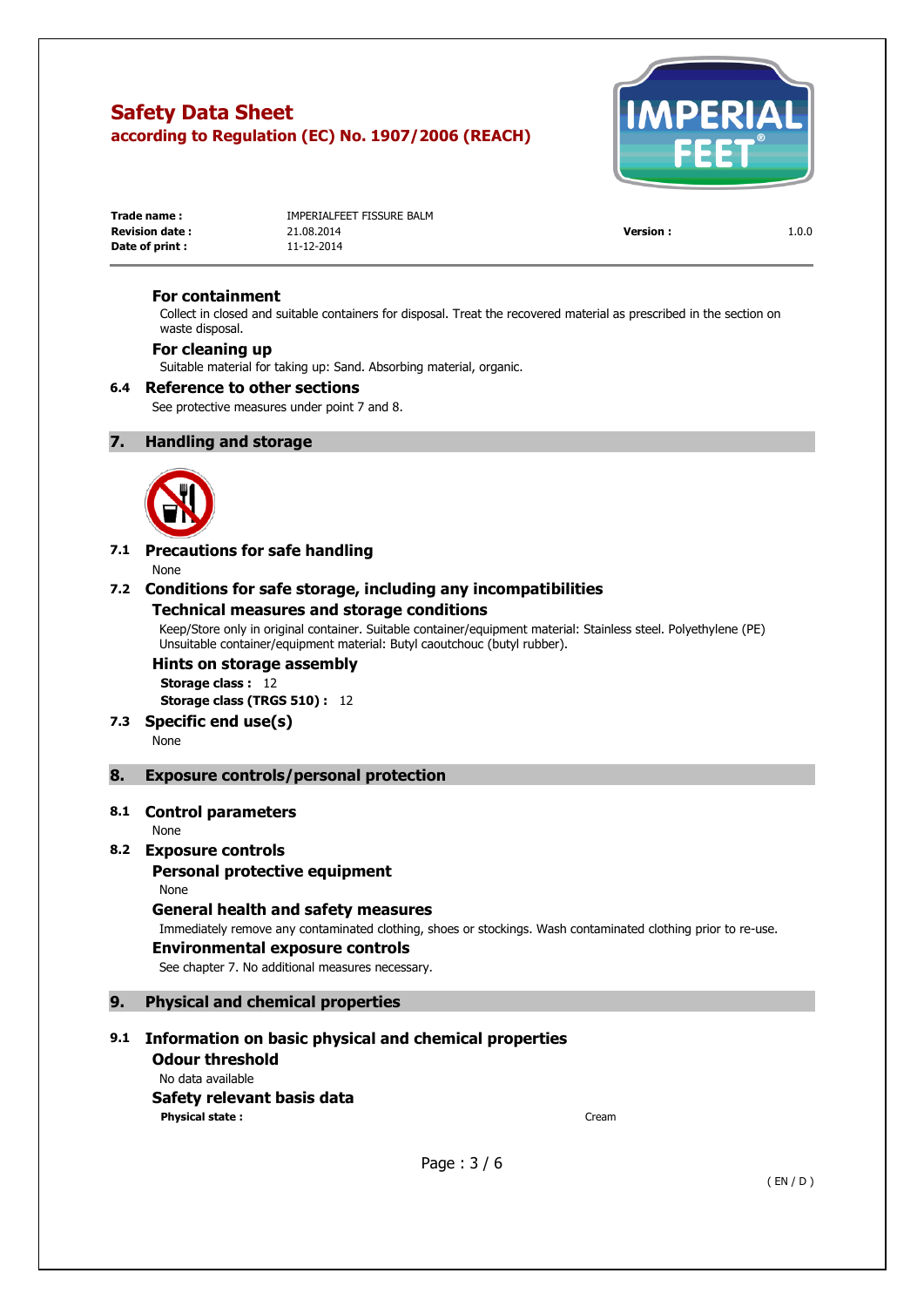

| Trade name:<br><b>Revision date:</b><br>Date of print :            | IMPERIALFEET FISSURE BALM<br>21.08.2014<br>11-12-2014 | <b>Version:</b>                           | 1.0.0 |
|--------------------------------------------------------------------|-------------------------------------------------------|-------------------------------------------|-------|
| Colour:                                                            |                                                       | white                                     |       |
| Odour:<br>Boiling temperature / boiling range $(1012 \text{ kpc})$ |                                                       | characteristic<br>المالمانين وبمسامر والا |       |

No data available

**Flash point :** No data available **Vapour pressure :**  $(50 °C)$  No data available **Density :**  $(20 °C)$  No data available **Solvent separation test :**  $(20 °C)$  No data available

**pH value :** No data available

#### **9.2 Other information**

None

**:** 

## **10. Stability and reactivity**

#### **10.1 Reactivity**

not applicable

# **10.2 Chemical stability**

Stable under normal conditions of use

#### **10.3 Possibility of hazardous reactions**  No information available.

**10.4 Conditions to avoid**  No information available.

# **10.5 Incompatible materials**  Strong oxidizers

**10.6 Hazardous decomposition products**  No information available.

### **11. Toxicological information**

#### **11.1 Information on toxicological effects**

For cosmetic products is a safety data sheet is not required by law. Therefore, this document does not necessarily correspond to the requirements of Regulation (EC) No 1907/2006

# **12. Ecological information**

### **12.1 Toxicity**

Harmless to aquatic organisms up to the tested concentration

### **12.2 Persistence and degradability**

- Biodegradable.
- **12.3 Bioaccumulative potential**

No indication of bioaccumulation potential.

# **12.4 Mobility in soil**

No information available.

# **12.5 Results of PBT and vPvB assessment**

Prepare a chemical safety report for this substance is in accordance with the PBT-/vPvB-criteria of the REACH regulation, annex XIII, not necessary.

#### **12.6 Other adverse effects**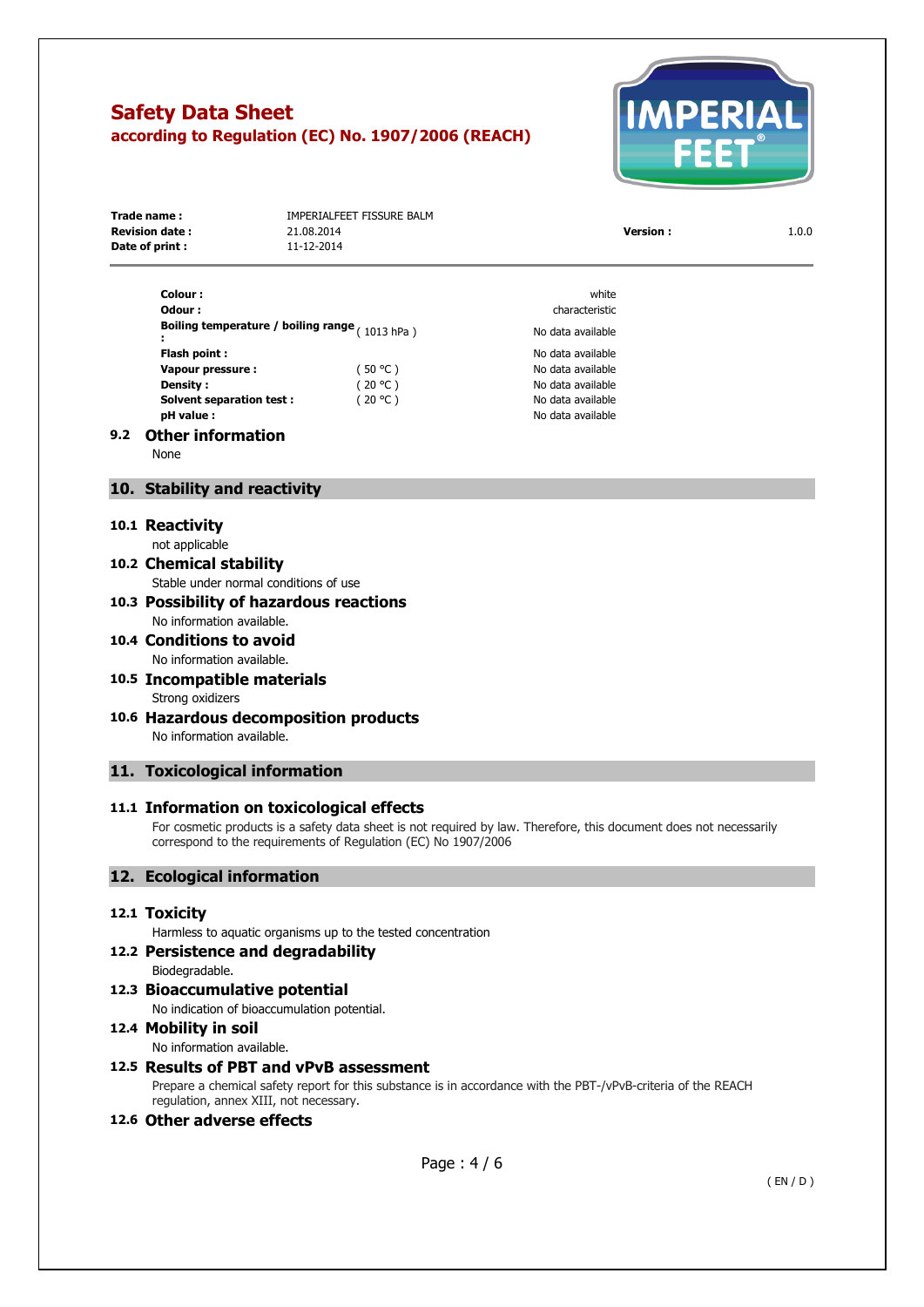

| Trade name:            | IMPERIALFEET FISSURE BALM |                 |       |
|------------------------|---------------------------|-----------------|-------|
| <b>Revision date :</b> | 21.08.2014                | <b>Version:</b> | 1.0.0 |
| Date of print :        | 11-12-2014                |                 |       |

None

#### **12.7 Further ecological information**  None

### **13. Disposal considerations**

#### **13.1 Waste treatment methods**

Delivery to an approved waste disposal company. Contaminated packages must be completely emptied and can be reused following proper cleaning. Handle contaminated packages in the same way as the substance itself.

# **14. Transport information**

#### **14.1 UN number**

No dangerous good in sense of this transport regulation.

#### **14.2 UN proper shipping name**

No dangerous good in sense of this transport regulation.

# **14.3 Transport hazard class(es)**

No dangerous good in sense of this transport regulation.

# **14.4 Packing group**

No dangerous good in sense of this transport regulation.

**14.5 Environmental hazards**  No dangerous good in sense of this transport regulation.

# **14.6 Special precautions for user**

None

# **14.7 Transport in bulk according to Annex II of MARPOL 73/78 and the IBC Code**  not applicable

# **15. Regulatory information**

# **15.1** Safety, health and environmental regulations/legislation specific for the substance or **mixture**

# **National regulations**

**Technische Anleitung Luft (TA-Luft)**  Weight fraction (Number 5.2.5. I) :  $< 5$  % **Water hazard class (WGK)** 

Class : 2 (Hazardous to water) Classification according to VwVwS

### **15.2 Chemical safety assessment**

Chemical safety assessments for substances in this preparation were not carried out.

# **16. Other information**

# **16.1 Indication of changes**

None

### **16.2 Abbreviations and acronyms**

None